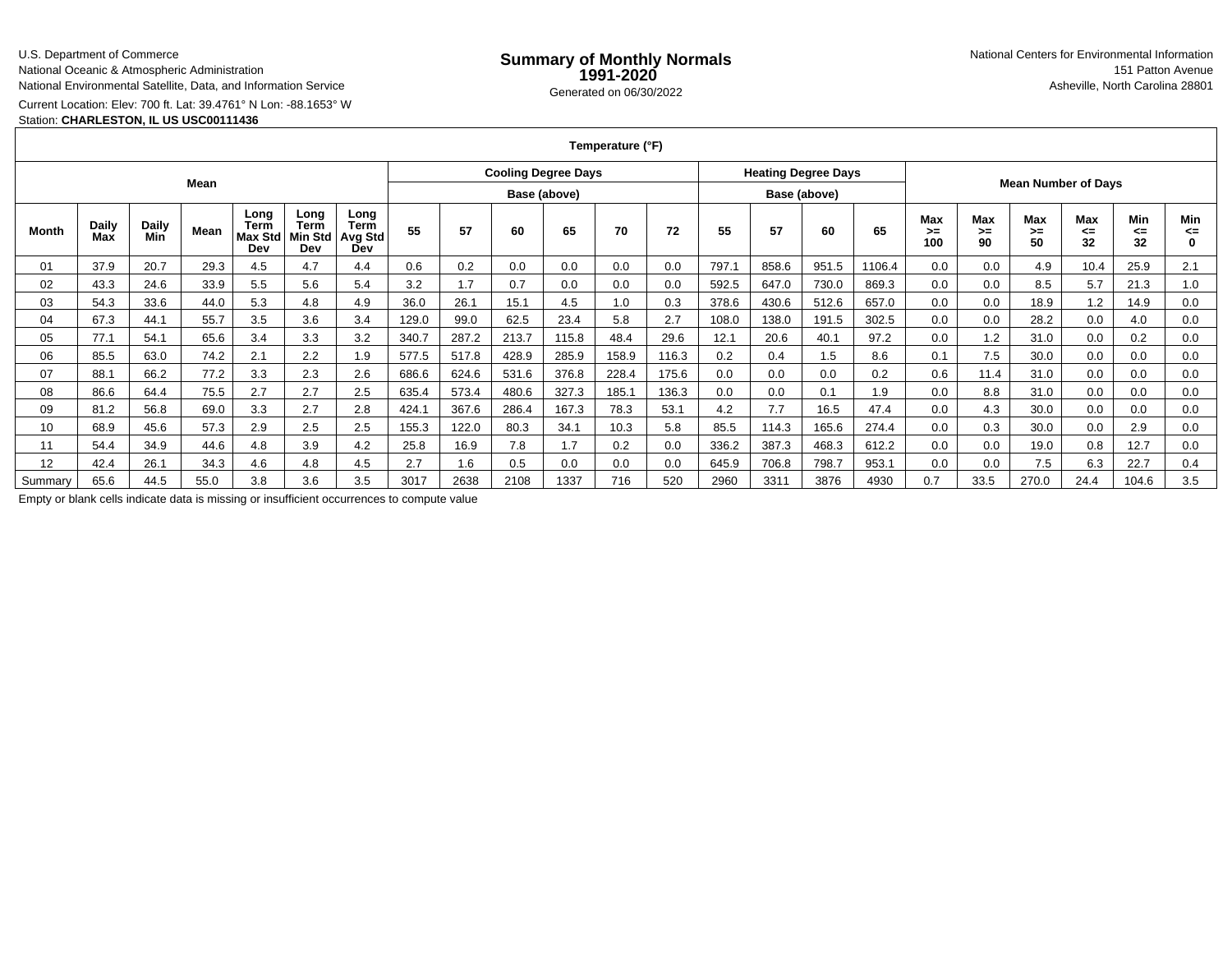U.S. Department of Commerce

National Oceanic & Atmospheric Administration

National Environmental Satellite, Data, and Information Service

Current Location: Elev: 700 ft. Lat: 39.4761° N Lon: -88.1653° W

Station: **CHARLESTON, IL US USC00111436**

| Precipitation (in.) |  |
|---------------------|--|
|                     |  |

|              | <b>Totals</b> |           |                                                                                       | <b>Mean Number of Days</b> |           | Precipitation Probabilities<br>Probability that precipitation will be<br>equal to or less than<br>the indicated amount |       |       |  |  |  |
|--------------|---------------|-----------|---------------------------------------------------------------------------------------|----------------------------|-----------|------------------------------------------------------------------------------------------------------------------------|-------|-------|--|--|--|
|              | <b>Means</b>  |           | <b>Monthly Precipitation<br/>vs. Probability Levels</b><br><b>Daily Precipitation</b> |                            |           |                                                                                                                        |       |       |  |  |  |
| <b>Month</b> | Mean          | $>= 0.01$ | $>= 0.10$                                                                             | $>= 0.50$                  | $>= 1.00$ | 0.25                                                                                                                   | 0.50  | 0.75  |  |  |  |
| 01           | 2.54          | 10.2      | 5.7                                                                                   | 1.6                        | 0.7       | 1.49                                                                                                                   | 2.22  | 3.20  |  |  |  |
| 02           | 2.69          | 8.3       | 5.0                                                                                   | 1.4                        | 0.5       | 1.32                                                                                                                   | 2.34  | 3.49  |  |  |  |
| 03           | 3.11          | 10.7      | 6.7                                                                                   | 2.3                        | 0.6       | 1.56                                                                                                                   | 2.93  | 4.31  |  |  |  |
| 04           | 5.09          | 12.0      | 8.5                                                                                   | 3.2                        | 1.2       | 3.28                                                                                                                   | 4.78  | 6.88  |  |  |  |
| 05           | 4.52          | 12.9      | 8.7                                                                                   | 2.9                        | 1.0       | 2.81                                                                                                                   | 4.22  | 5.51  |  |  |  |
| 06           | 4.84          | 10.4      | 7.4                                                                                   | 3.5                        | 1.4       | 2.95                                                                                                                   | 4.50  | 6.74  |  |  |  |
| 07           | 4.40          | 9.2       | 6.0                                                                                   | 3.0                        | 1.5       | 2.86                                                                                                                   | 3.85  | 5.67  |  |  |  |
| 08           | 2.94          | 8.1       | 5.3                                                                                   | 1.9                        | 0.8       | 1.85                                                                                                                   | 3.11  | 3.80  |  |  |  |
| 09           | 3.15          | 7.8       | 5.0                                                                                   | 2.1                        | 0.8       | 1.46                                                                                                                   | 2.46  | 3.87  |  |  |  |
| 10           | 3.94          | 9.5       | 6.2                                                                                   | 2.9                        | 1.4       | 2.37                                                                                                                   | 3.61  | 5.52  |  |  |  |
| 11           | 3.74          | 10.5      | 7.1                                                                                   | 3.1                        | 0.9       | 2.57                                                                                                                   | 3.12  | 4.71  |  |  |  |
| 12           | 2.79          | 10.6      | 6.1                                                                                   | 2.0                        | 0.6       | 1.77                                                                                                                   | 2.49  | 3.45  |  |  |  |
| Summary      | 43.75         | 120.2     | 77.7                                                                                  | 29.9                       | 11.4      | 26.29                                                                                                                  | 39.63 | 57.15 |  |  |  |

Empty or blank cells indicate data is missing or insufficient occurrences to compute value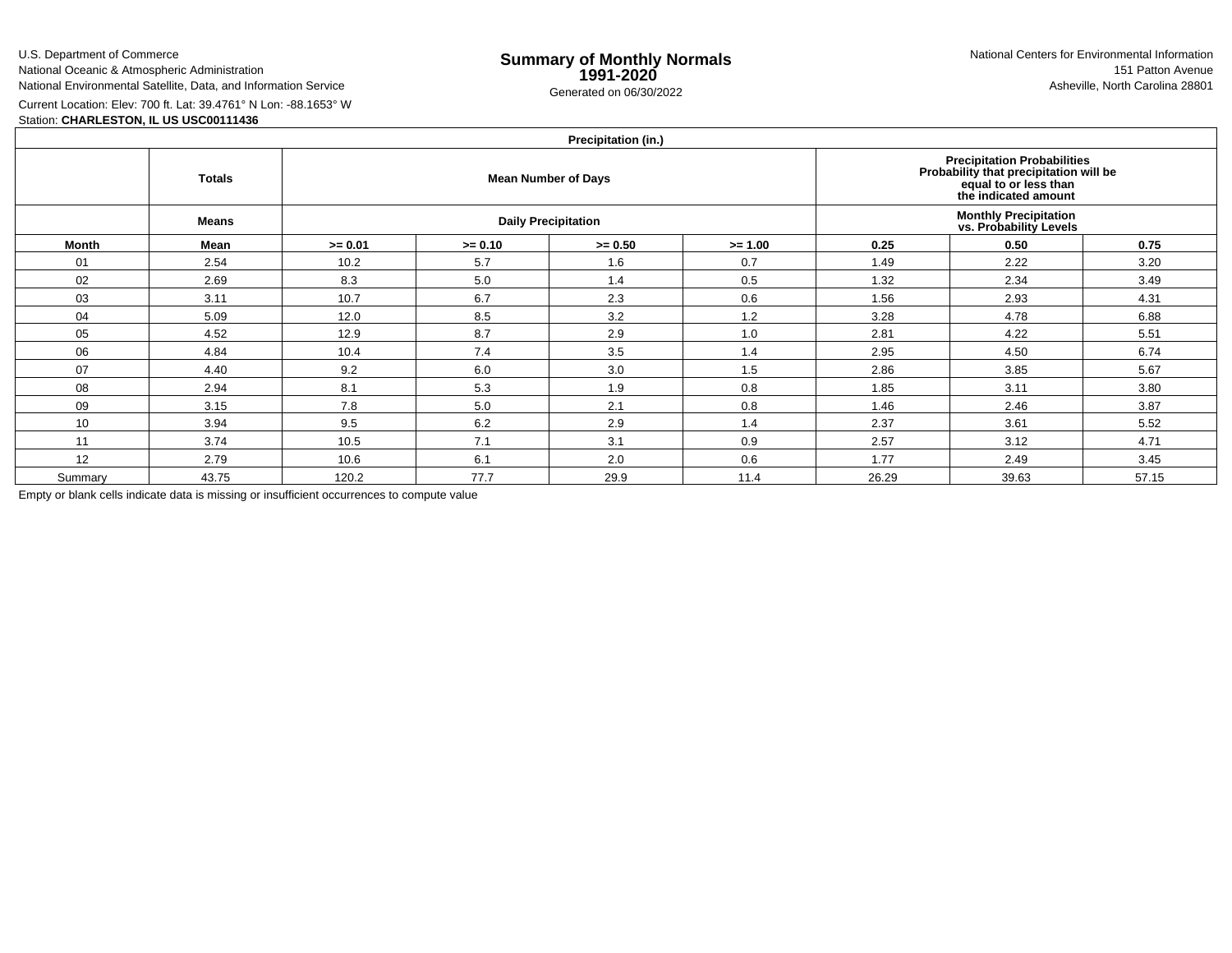U.S. Department of Commerce

National Oceanic & Atmospheric AdministrationNational Environmental Satellite, Data, and Information Service

e **Summary of Monthly Normals**<br> **1991-2020** 151 Patton Avenue **1991-2020** 1997-2020 e Generated on 06/30/2022 Asheville, North Carolina 28801 National Centers for Environmental Information151 Patton Avenue

Current Location: Elev: 700 ft. Lat: 39.4761° N Lon: -88.1653° W

## Station: **CHARLESTON, IL US USC00111436**

# **Snow (in.)**

|         | <b>Totals</b>           |                        |     | <b>Snow Probabilities</b><br>Probability that snow will be equal to<br>or less than the indicated amount |      |       |      |      |                          |                                                                                                  |      |      |       |
|---------|-------------------------|------------------------|-----|----------------------------------------------------------------------------------------------------------|------|-------|------|------|--------------------------|--------------------------------------------------------------------------------------------------|------|------|-------|
|         | Means                   | Snowfall >= Thresholds |     |                                                                                                          |      |       |      |      | Snow Depth >= Thresholds | Monthly Snow vs. Probability Levels<br>Values derived from the<br>incomplete gamma distribution. |      |      |       |
| Month   | <b>Snowfall</b><br>Mean | 0.01                   | 1.0 | 3.0                                                                                                      | 5.00 | 10.00 |      | 3    | 5                        | 10                                                                                               | .25  | .50  | .75   |
| 01      | 8.10                    | 4.1                    | 3.1 | 1.1                                                                                                      | 0.4  | 0.1   | 11.5 | 5.5  | 3.0                      | 1.0                                                                                              | 4.50 | 5.90 | 11.20 |
| 02      | 5.50                    | 2.6                    | 1.5 | 0.3                                                                                                      | 0.2  | 0.0   | 7.3  | 3.6  | 1.9                      | 0.2                                                                                              | 1.10 | 4.90 | 10.00 |
| 03      | 1.30                    | 1.4                    | 0.9 | 0.3                                                                                                      | 0.2  | 0.0   | 2.8  | 1.2  | 0.5                      | 0.0                                                                                              | 0.00 | 0.30 | 2.00  |
| 04      | 0.30                    | 0.1                    | 0.1 | 0.0                                                                                                      | 0.0  | 0.0   | 0.1  | 0.0  | 0.0                      | 0.0                                                                                              | 0.00 | 0.00 | 0.00  |
| 05      | 0.00                    | 0.0                    | 0.0 | 0.0                                                                                                      | 0.0  | 0.0   | 0.0  | 0.0  | 0.0                      | 0.0                                                                                              | 0.00 | 0.00 | 0.00  |
| 06      | 0.00                    | 0.0                    | 0.0 | 0.0                                                                                                      | 0.0  | 0.0   | 0.0  | 0.0  | 0.0                      | 0.0                                                                                              | 0.00 | 0.00 | 0.00  |
| 07      | 0.00                    | 0.0                    | 0.0 | 0.0                                                                                                      | 0.0  | 0.0   | 0.0  | 0.0  | 0.0                      | 0.0                                                                                              | 0.00 | 0.00 | 0.00  |
| 08      | 0.00                    | 0.0                    | 0.0 | 0.0                                                                                                      | 0.0  | 0.0   | 0.0  | 0.0  | 0.0                      | 0.0                                                                                              | 0.00 | 0.00 | 0.00  |
| 09      | 0.00                    | 0.0                    | 0.0 | 0.0                                                                                                      | 0.0  | 0.0   | 0.0  | 0.0  | 0.0                      | 0.0                                                                                              | 0.00 | 0.00 | 0.00  |
| 10      | 0.00                    | 0.0                    | 0.0 | 0.0                                                                                                      | 0.0  | 0.0   | 0.0  | 0.0  | 0.0                      | 0.0                                                                                              | 0.00 | 0.00 | 0.00  |
| 11      | 0.80                    | 0.5                    | 0.3 | 0.1                                                                                                      | 0.0  | 0.0   | 0.6  | 0.1  | 0.0                      | 0.0                                                                                              | 0.00 | 0.00 | 0.50  |
| 12      | 3.00                    | 3.2                    | 1.7 | 0.5                                                                                                      | 0.2  | 0.0   | 5.2  | 2.4  | 0.7                      | 0.0                                                                                              | 0.50 | 2.60 | 5.60  |
| Summary | 19.0                    | 11.9                   | 7.6 | 2.3                                                                                                      | 1.0  | 0.1   | 27.5 | 12.8 | 6.1                      | 1.2                                                                                              | 6.1  | 13.7 | 29.3  |

Empty or blank cells indicate data is missing or insufficient occurrences to compute value